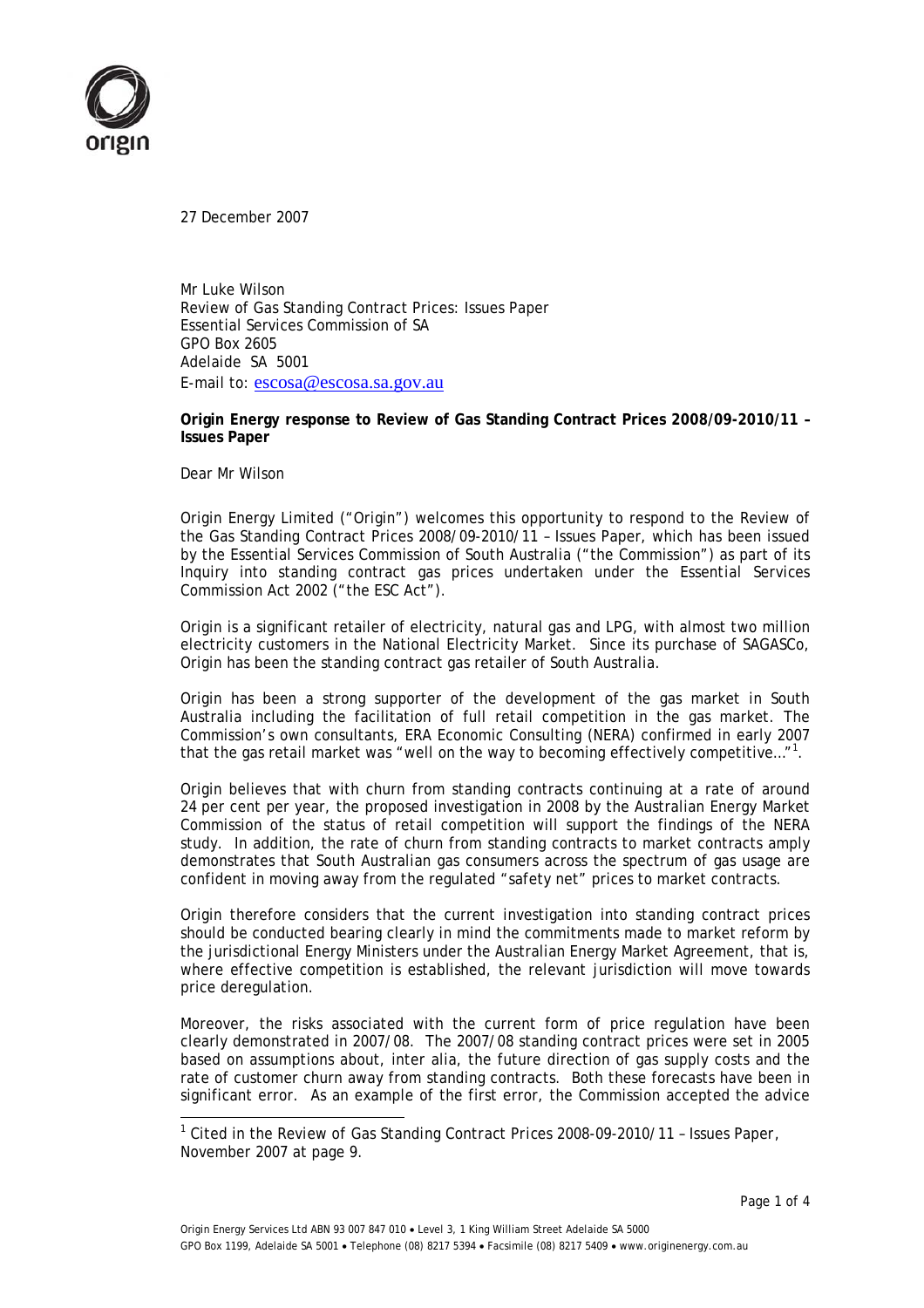

of their consultant that the cost of peak gas supplies for 2007/08 would stabilise in 2007/08, yet in fact the peak gas supply market was under considerable price pressure. Similarly, churn rates were much higher than either Origin or the Commission and their consultants expected.

Origin considers that these important regulatory and market developments should all be taken into consideration as the Commission proceeds through the current Determination process.

More specific comments follow, although Origin notes that our detailed views on each of the issues are contained in the Confidential and Public Submissions provided to the Commission in November. Our views on these matters have not changes and it is not our intention to repeat those here.

*Issues for Comment:* In the response to the Issues Paper, the Commission invites stakeholders' views on the approaches methodologies, data sources and options relevant to each issue.

## **Form of Regulation**

The Commission, in turn, raises questions with respect to the form of regulation on the incentive effects, regulatory risk, administrative costs and robustness of the determination.

Although Origin did not propose any major changes to the form of regulation, we have consistently highlighted our concerns with the overall framework of the price determination process in South Australia.

For example:

- The minimum of 3-years for a pricing determination is far too long at this point in the maturity of the contestable market. Our earlier views on this matter are only strengthened in the face of high levels of market churn, the changing face of the national gas market, uncertainty in gas supply costs and risks, the increased linkages between electricity and gas market and environmental influences (water and carbon particularly).
- The risks of an extended 3 year determination period are further compounded by the form of the regulation which sets a precise value for key cost components such as the cost of gas and transmission. It is simply not possible (as evidenced in the last determination) to accurately forecast cost inputs 3 years ahead at that level of detail.
- Although the *Gas Act 1997* provides for a review of the costs assumed in the Determination under the "special circumstances" sections of the Act, the process of this review and the fact that it re-sets the determination for a new 3-year period are quite onerous as a means of amending an error in the determination and apply only to costs that "significantly" change due to events "beyond Origin Energy's control"<sup>2</sup>.

l

 $2$  Issues Paper, op cit, page 8.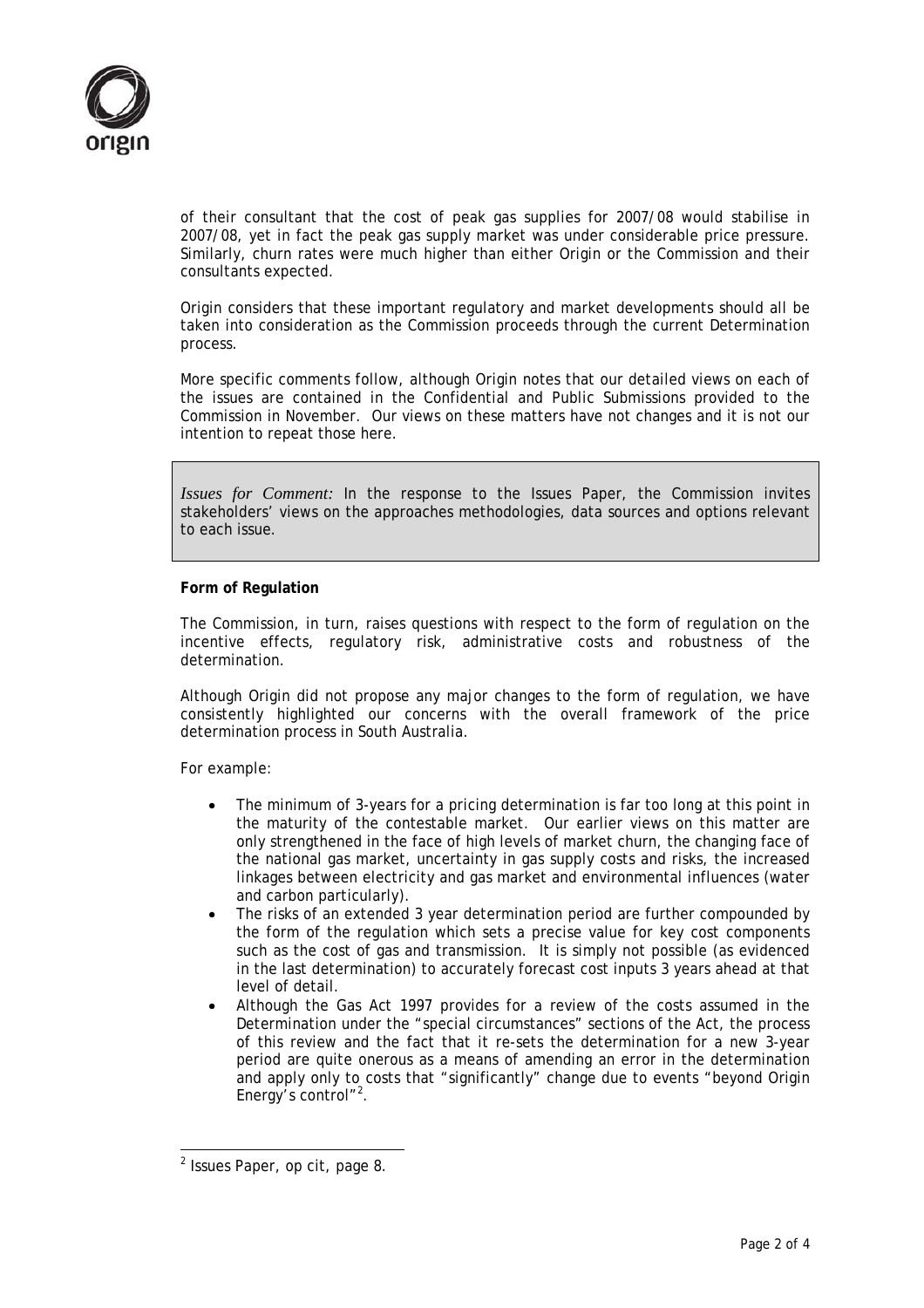

These regulatory risks may also, over time, also have a negative impact on investment in the gas industry for South Australian small customers. In a national integrated gas market, gas wholesalers will seek markets where they can find best value, and if risks are high and returns are low, their willingness to supply gas retailers in the South Australian market will decline. While Origin will continue to supply small customers, the effects will more quickly be felt on new entrant willingness to offer gas contracts (the standard contract price acting as the upper benchmark, or price to beat, for competing retailers).

Origin is also concerned that the investigation process itself is very data intensive. Based on the questions received by Origin to date, considerable detail is required by the Commission not only about forecast but also about historical actual costs. Much of this "actual cost" information was not used by Origin in its Submission. It is our view that providing actual cost data is not going to materially assist the Commission, and more importantly, as a national retailer, Origin does not internally discriminate between jurisdictions in its assessment of most internal cost items.

Hence, if the Commission was to require jurisdictional level cost data as the key to setting retail operating costs, it will require considerable internal re-work by Origin of its internal accounts and by the Commission in reviewing these allocations.

Thus, while the cost is high and the value is limited, past history suggests that the Commission can make limited use of the data. Moreover, and equally importantly, with less than 40 per cent (and declining rapidly) of gas customers relying directly on this Determination, it is clear that the costs of the regulatory process should be a very important criteria in setting the process.

The "robustness" of the process has been alluded to previously in the discussion on the limitations of the current form of "re-opening" and adjustment provisions.

If a 3-year price determination period is to be continued (and Origin recognises that this is in the hands of the Energy Minister, not the Commission), then Origin will be seeking a review of this aspect of the form of the regulation over the ensuing months. The "reopening" provisions must better reflect the risks and uncertainty in setting costs for a 3-year minimum period and the high costs of a new inter-period review.

Finally, we would highlight here that the risks are not only with Origin. Had the process been more accessible and not initiated a new 3-year price path period, Origin would have been able to "smooth" the transition into the new price period instead of seeking a significant increase in the first year of the 2008/09-1010/11 period.

## **Building Block Approach**

The Issues Paper also raises questions with regard to the building block methodology and its individual components.

Origin does not propose any change to the building block approach and in fact, its Public and Confidential Submissions to the Commission address each element of the building block approach when estimating the retail component of standing contract prices going forward.

However, as mentioned above, the Origin submissions did not always rely upon detailed analysis of historic cost information or cost allocations. For instance, the Origin proposal